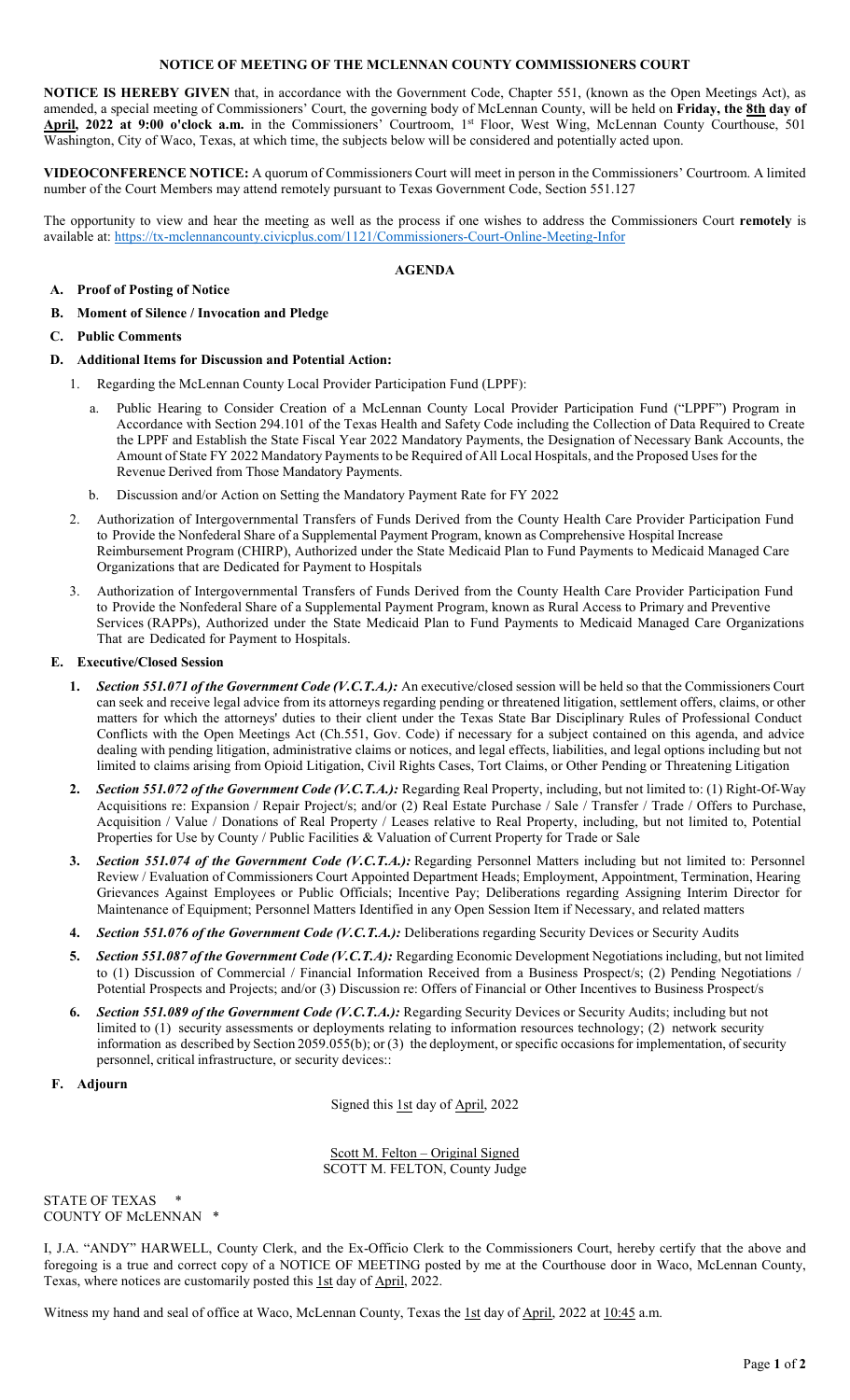# J. A. "ANDY" HARWELL, County Clerk<br>(SEAL) McLennan County, Texas McLennan County, Texas

# BY: Myrce'tez Gowan-Perkins (Deputy)

Notice: Persons with disabilities in need of auxiliary aide or services may contact the County Judge's Office, (254) 757-5049, prior to the meeting date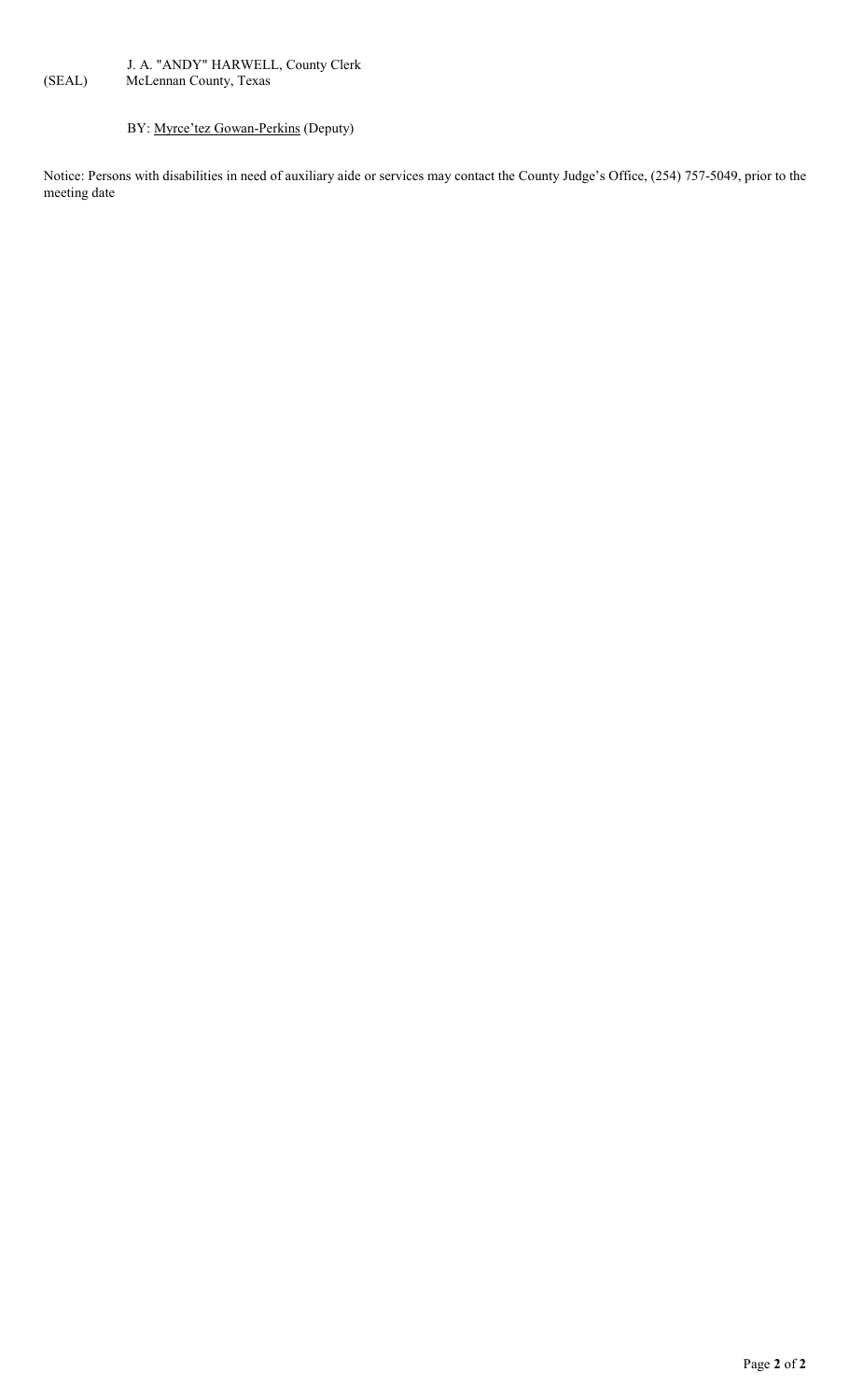## **STATE OF TEXAS** \* \*

# **COUNTY OF McLENNAN \***

## **RESOLUTION SETTING THE FY 2022 RATE FOR THE McLENNAN COUNTY HEALTH CARE PROVIDER PARTICIPATION PROGRAM**

WHEREAS, The Texas Legislature in the 84<sup>th</sup> Regular Session enacted H.B. 2809, which added Chapter 294 to the Health and Safety Code enabling McLennan County to authorize a local health care provider participation program;

**WHEREAS**, pursuant to Chapter 294.003 of the Health and Safety Code, the Commissioners Court has authorized the County to participate in a county health care provider participation program and establish a local provider participation fund; and

**WHEREAS,** pursuant to Section 294.101 of the Health and Safety Code, each year, the Commissioners Court is to hold a public hearing on the amounts of any mandatory payments that the Commissioners Court intends to require during the year and how the revenue derived from those payments is to be spent.

**NOW THEREFORE BE IT ORDERED** that Commissioners Court of McLennan County sets the amount of the mandatory payments under the McLennan County Health Care Provider Participation Program for fiscal year 2022 at 6.00% of the net patient revenue of each institutional health care provider located in McLennan County and directs that the mandatory payment revenue to be used for one or more of the purposes set forth in Section 294.103 of the Health and Safety Code.

## **Passed, Adopted and Approved on this 8th day of April, 2022**

\_\_\_\_\_\_\_\_\_\_\_\_\_\_\_\_\_\_\_\_\_\_\_\_\_\_\_\_\_\_\_\_\_\_\_\_\_ SCOTT M. FELTON, County Judge

 $\frac{1}{2}$  ,  $\frac{1}{2}$  ,  $\frac{1}{2}$  ,  $\frac{1}{2}$  ,  $\frac{1}{2}$  ,  $\frac{1}{2}$  ,  $\frac{1}{2}$  ,  $\frac{1}{2}$  ,  $\frac{1}{2}$  ,  $\frac{1}{2}$  ,  $\frac{1}{2}$  ,  $\frac{1}{2}$  ,  $\frac{1}{2}$  ,  $\frac{1}{2}$  ,  $\frac{1}{2}$  ,  $\frac{1}{2}$  ,  $\frac{1}{2}$  ,  $\frac{1}{2}$  ,  $\frac{1$ 

 $\frac{1}{2}$  ,  $\frac{1}{2}$  ,  $\frac{1}{2}$  ,  $\frac{1}{2}$  ,  $\frac{1}{2}$  ,  $\frac{1}{2}$  ,  $\frac{1}{2}$  ,  $\frac{1}{2}$  ,  $\frac{1}{2}$  ,  $\frac{1}{2}$  ,  $\frac{1}{2}$  ,  $\frac{1}{2}$  ,  $\frac{1}{2}$  ,  $\frac{1}{2}$  ,  $\frac{1}{2}$  ,  $\frac{1}{2}$  ,  $\frac{1}{2}$  ,  $\frac{1}{2}$  ,  $\frac{1$ 

ATTEST: J. A. "ANDY" HARWELL, County Clerk McLennan County, Texas

 $\overline{\phantom{a}}$ 

JAMES SMITH, Commissioner Pct. 1 PATRICIA MILLER, Commissioner Pct. 2

WILL JONES, Commissioner Pct. 3 BEN PERRY, Commissioner Pct. 4

BY: Deputy County Clerk